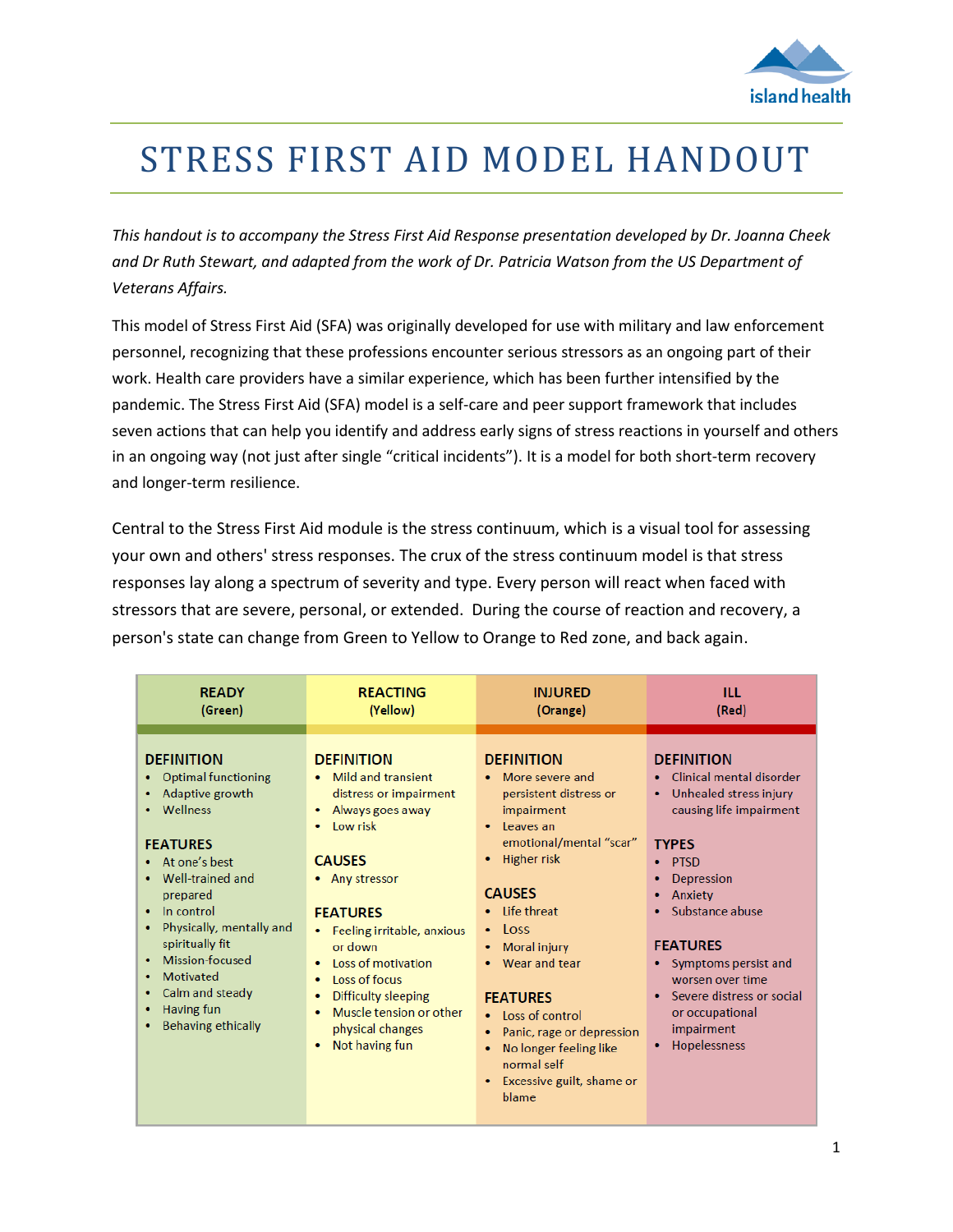

A key goal of this model is to reduce stigma. We often expect ourselves and each other to be ready or "in the green" at all times, but the reality is that we are cycling through these colors all the time.

### **Your Stress Signature**

We all have different "stress signatures", or patterns of thinking, feeling, behaving, and relating that show up when we are distressed. While everyone's stress signature is unique, we tend to react to stress with similar patterns each time we are faced with stressful situations. We can learn to identify and monitor ourselves for these unique stress signs to help us quickly recognize when we are moving towards the right of the stress continuum.

|                                                | <b>READY</b> | <b>REACTING</b> | <b>INJURED</b> | <b>ILL</b> |
|------------------------------------------------|--------------|-----------------|----------------|------------|
| What thought and<br>emotions do you<br>notice? |              |                 |                |            |
| <b>What behaviours</b><br>do you notice?       |              |                 |                |            |
| How are your<br>relationships<br>impacted?     |              |                 |                |            |
| What is happening<br>in your body?             |              |                 |                |            |

It can be helpful to reflect on and identify what stress looks like for you:

### Core actions of the Stress First Aid Model

Stress Fist Aid is based on a set of five evidence-based elements that have been linked to better functioning after stress and adversity. These elements are:

- 1. **COVER** Regaining a sense of both physical and psychological safety.
- 2. **CALM** Reducing the intensity of physiological, emotional and behavioral stress reactions.
- 3. **CONNECTION** Feeling connected to sources of nourishing social support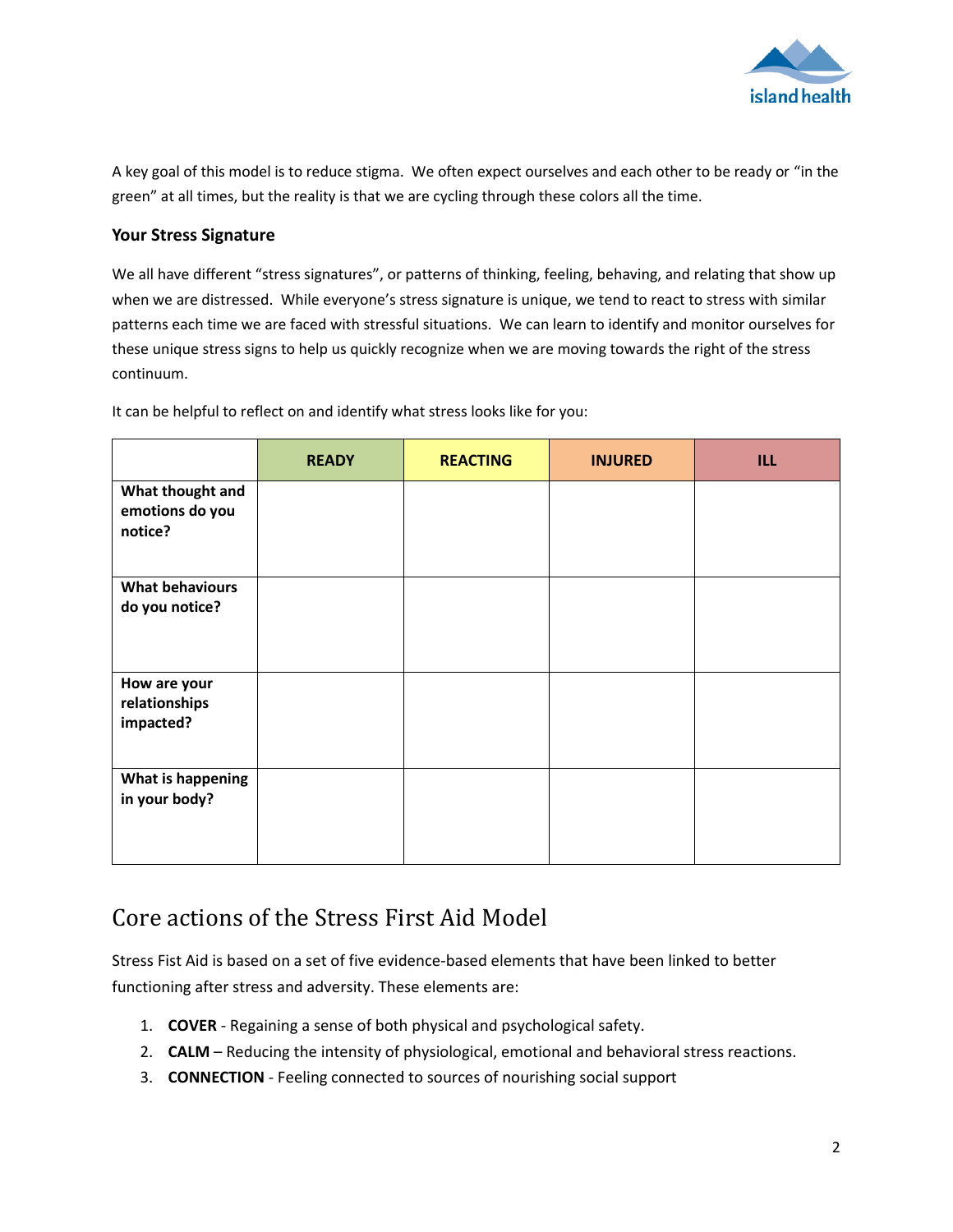

- 4. **COMPETENCE** Increasing a sense of self-efficacy (feeling competent to handle situations and emotions).
- 5. **CONFIDENCE** Experiencing hope, or confidence, in yourself, your community, and the world.

**CHECK** is the starting point, recognizing that we can't address what we aren't aware of or don't acknowledge. We need to be observing ourselves and others for signs of stress.

**COORDINATE** is about thoughtfully linking to supports as needed. The five C's above are part of our natural resilience processes for recovering from stressful events – we often do them without even thinking. Sometimes however, these recovery processes get overtaken by the nature of the stressors, or they just don't have time to kick in when stress is prolonged. It happens to everyone. This is where coordinate comes in – being more intentional about the recovery processes that are falling off, knowing when to get help with them, and learning how to help others or connect them with trustworthy sources of help.

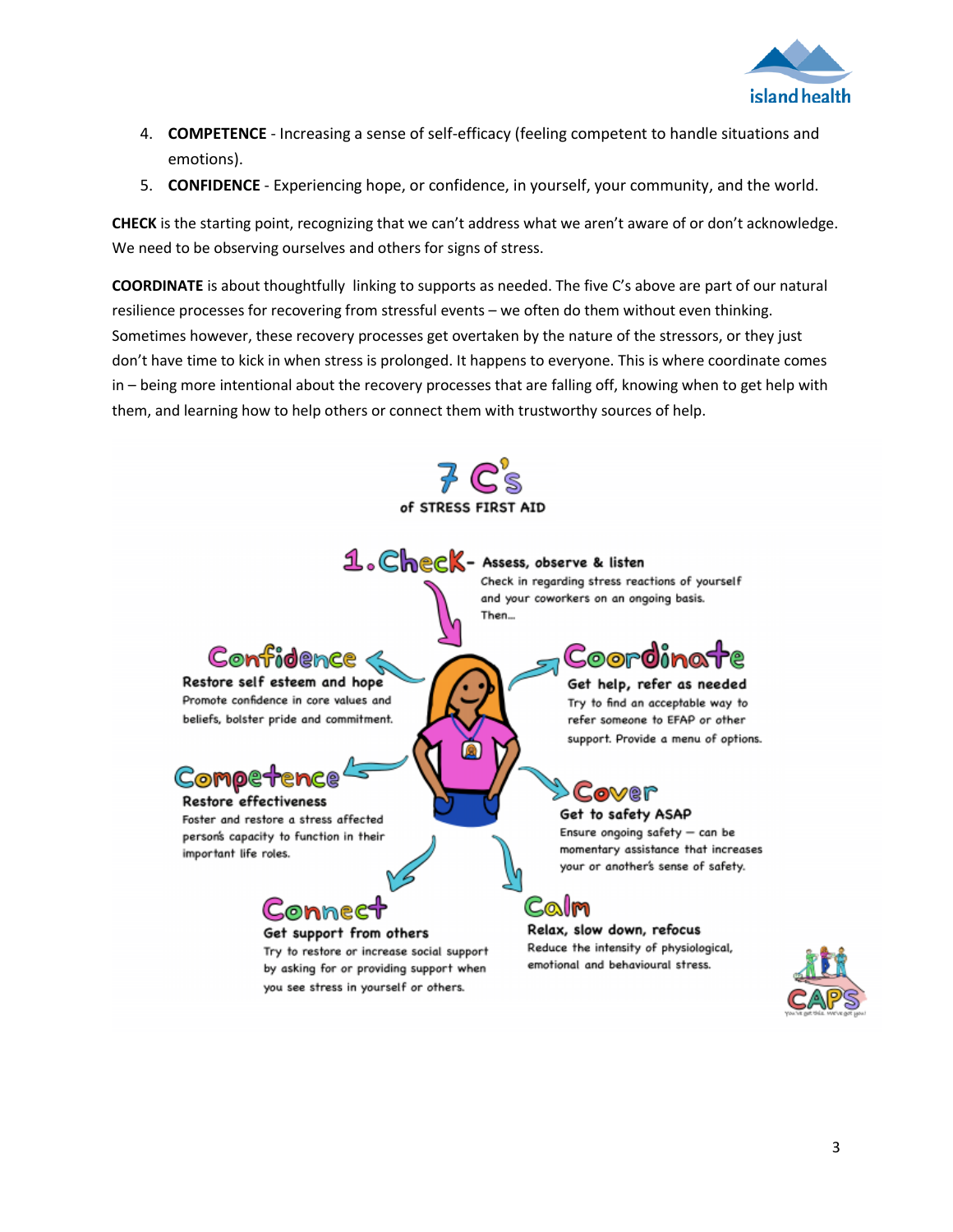

## Check Actions:

**Pause**: In prolonged crisis mode, we can get so caught up in doing and reacting that we lose sight of what is happening within and around us. Pause doesn't have to be long, just long enough to take stock.

**Observe:** What am I feeling? What am I doing? What are others doing around me? Am I noticing Irritability, frustration, feeling checked out, or making mistakes? Where are you on the stress continuum? Where is your co-worker, your team?

### **Approach with nonjudgmental curiosity**

- If you see something, say something
- State your observations just the facts, without interpretations or judgments
- State why you are concerned about the behaviour
- Try to understand the other person's perception of the behaviours

### **Respond:**

- What do I need? What do you need?
- What can I/we do to help?
- Provide the other C's below as needed.

### Coordinate Actions

Involves: getting help or more information, referring to outside resources as needed, in the most respectful and acceptable way for the individual.

### **Signs that external resources might be appropriate**:

- The person desires it.
- They (you) are in the red zone, or in the orange zone and have been for a while.
- The need is beyond the capacity of peers.

### **Resources to consider**:

- Trusted friend or family member
- Supervisor, team lead
- **•** Spiritual health
- Employee Assistance Program, Physician Health Program
- BC Psychological Association, Psychological First Aid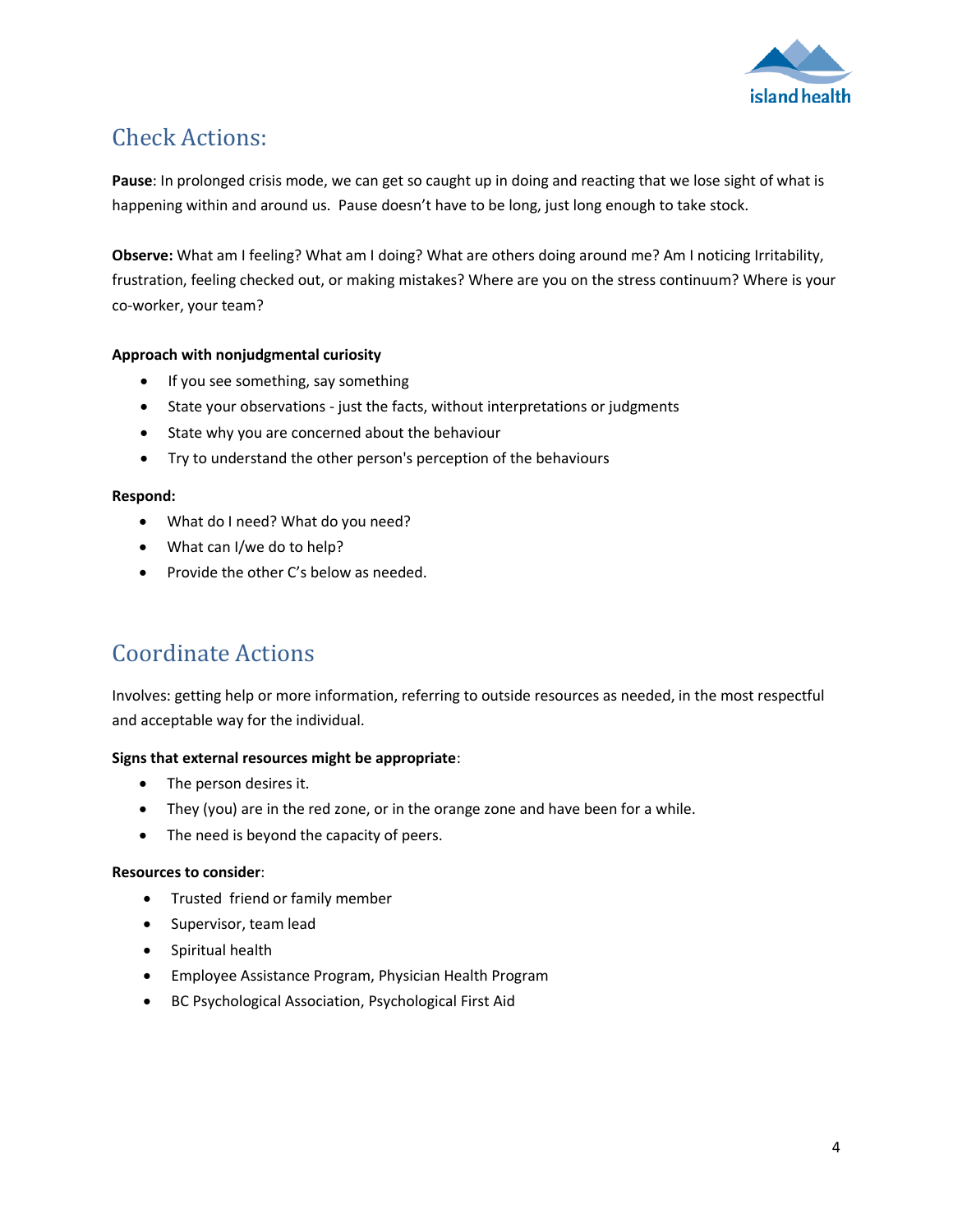

### Cover Actions

Cover is about safety: physical safety and psychological safety. A constant state of overwhelming fear and threat is hard on the body, leading to exhaustion and illness. In order to cope with the intolerable sensations, our minds may check out with avoidance and disconnection, making it more difficult to pay attention in situations where it is needed.

- 1) Take breaks from high stress, high demand environments, so your body and nervous system can recover. This may look like ensuring your workplace has a breakroom where it is possible to let down your guard a little. Create these spaces at home as well.
- 2) Seek out and provide the most accurate and credible information about risk. Listening to and talking about only worst-case horror stories undermines the ability of both you and your team to manage stress and choose wise actions.
- 3) Learn, teach, and follow good safety procedures, and remind each other that you are doing things that are in your control to protect yourself and others. Doffing and donning buddies for PPE can be one way to do this.
- 4) Do your part to make your workplace a space that is kind, tolerant, and inclusive. If you don't have psychological safety at work, ensure you connect with safe friends and family regularly.

### Calm Actions

Calming is about reducing the intensity of physiological, emotional, and behavioural stress reactions both in the moment and with practices for long-term sustainability.

Practice these yourself, model them, encourage and support others:

- Just in time interventions meet immediate needs.
	- $\circ$  Grounding exercises help you get out of your head (worries about the future, fretting over the past) and connect with the present moment. This calms you, helps you notice what needs attention (e.g. bodily needs) and also helps you return to a more effective state of focus.
		- **Pause, drop your shoulders back, sit or stand up straight. What hurts? What** could use a stretch, a different position?
		- Look around, take an inventory of your senses. What do you see, hear, smell, taste, and feel/touch?
		- Attend in detail to the physical sensations and sequences of regular activities, such as handwashing, doffing and donning PPE, eating a snack.
	- $\circ$  Does your body have what it needs to function: food, water, rest? When was the last time you or your team member ate, drank water, got to use the bathroom, sat down?
	- $\circ$  Calm your body intentionally with skills that settle your nervous system quickly: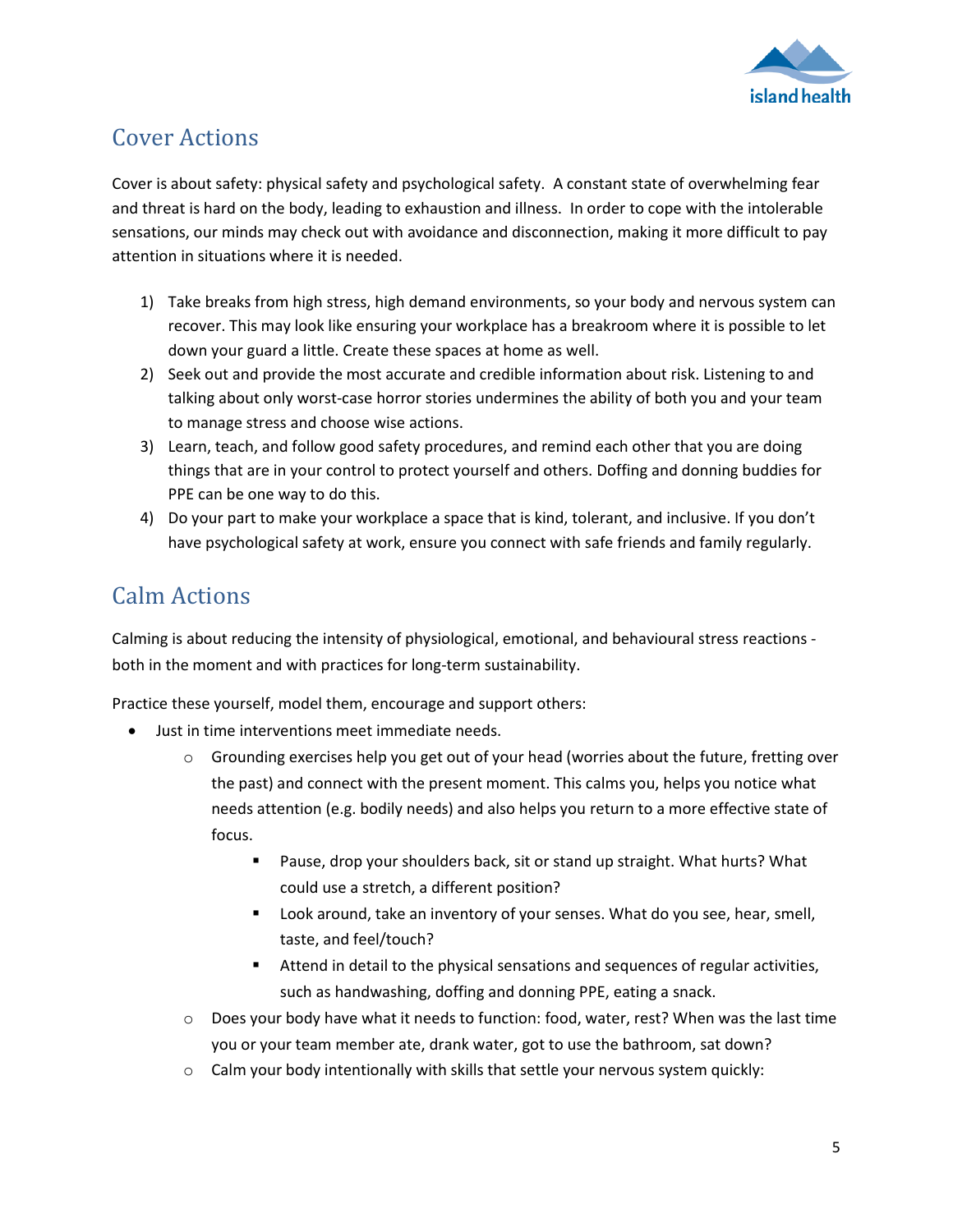

- **Paced breathing: With one hand on the chest and one hand on the belly, with** each breath try to breath more from the belly (diaphragmatic breathing). Slow down the breath and try making the outbreath longer than the in breath.
- If you have the option, try brief intense exercise such as walking up the stairs.
- If available and feasible, ice or very cold water on the face can rapidly settle escalating feelings of distress (check with your doctor first if you have a heart condition).
- Thinking interventions help you turn the way you think into an advantage, rather than a stressor:
	- $\circ$  Focus on what is in your power to control, rather than ruminating about what is out of your control.
	- $\circ$  Taking in the good is a practice of balancing the negatives that naturally draw our attention by intentionally noticing and giving time to goodness. This may be good news, acts of kindness, things of beauty – whatever reminds you that the world is not 100% dangerous and ugly.
	- o Mental hygiene means being thoughtful about what you consume. Consider limiting exposure to social media, choosing one or two trusted sources of information and looking at them once a day. Make a conscious habit of taking in accurate information about risk.
	- $\circ$  Practice compassion for yourself and others. Compassion isn't an emotion you try to summon, but rather a choice to remember that we are all human, all uncertain and messy, and we all want the same things: to feel safe and secure, to be healthy, to be happy, to be loved, to know our loved ones are well. Give yourself and others the benefit of the doubt for having stress responses.
	- Body-Mind Maintenance: This is a marathon, not a sprint and the race started before we knew we were supposed to train. We can start to make time for practices that keep us resilient in the long haul, such as sleep, play, exercise, rest, nutrition, and mindfulness practices such as yoga or meditation. This is about doing what works to stay healthy, and revising as needed, not beating ourselves up with unrealistic resolutions.

# Connect Actions

Connection involves actively restoring or increasing nourishing social support and contact. Connection helps us in many ways:

- Co-regulation refers to the idea that calm and kindness are contagious, both emotionally and physically. Seek out calm and grounded people, and when you are able, remember how valuable that kind of presence can be for your team.
- Belonging to a group enhances an individual's sense of safety and multiplies the resources for problem solving and tangible support. It can be tempting to isolate under stress, but this undermines our unconscious sense of safety.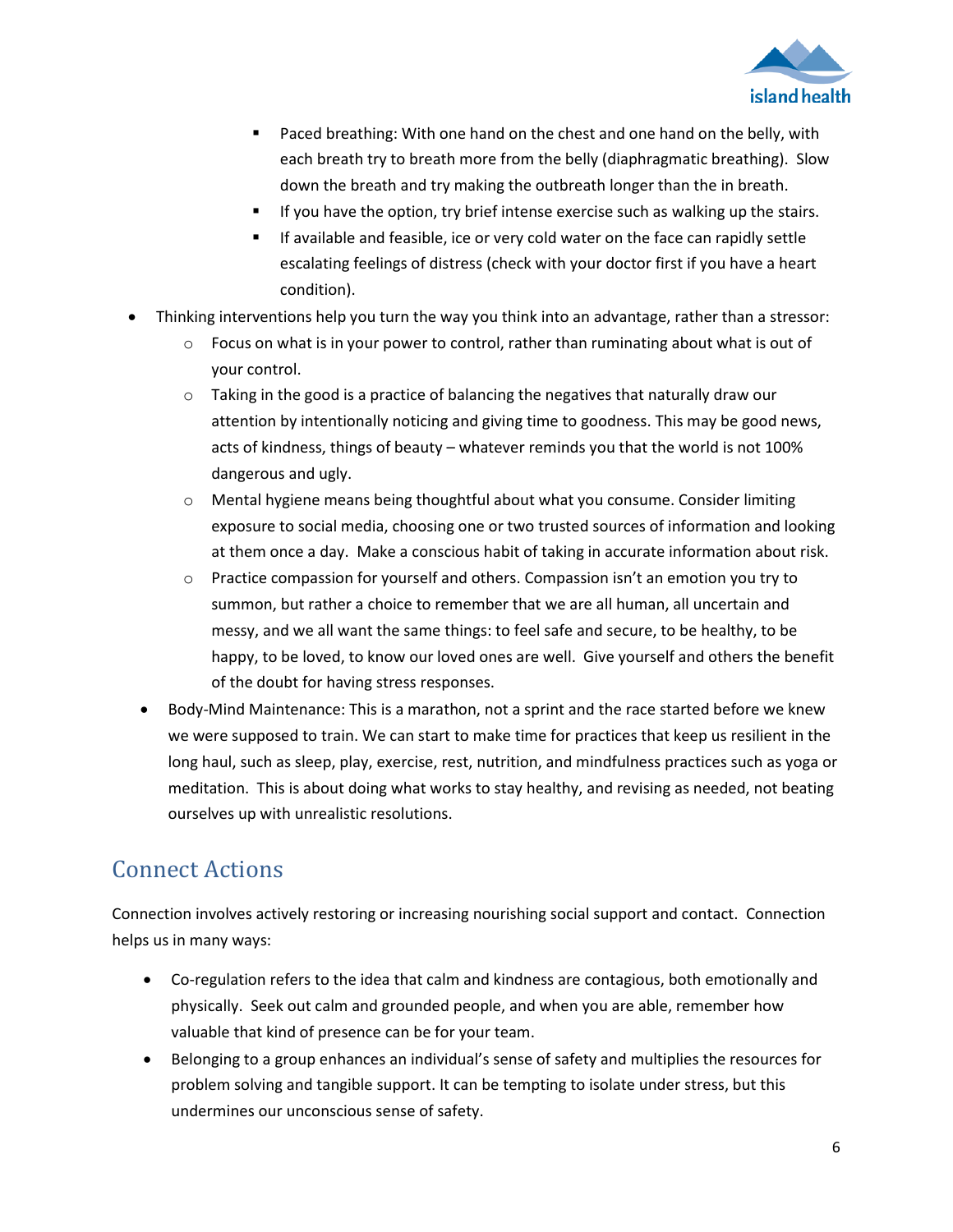

- Reach out to those who may be vulnerable and isolated and be open to receiving outreach from others.
- Be aware that experiences of prejudice or hardship might make some people wary of connection. Reach out anyway, but be sensitive – ask permission, respect cultural differences.
- Clear boundaries help to ensure that connection is positive and sustainable. It is OK to say no, and to share the supportive role with others.
- Remember that connection also includes expert resources such as counselling and medical care.

# Competence Actions

The anxiety equation states that worry and stress are proportional to our estimation of the size of the risk divided by our estimation of our ability to cope with it. We have already talked about ways to be more accurate in thinking about risk. Competence is about our belief in our skills to cope, solve problems, and obtain resources. Competence can be individual, but it is also a quality of teams and communities that pool their skills and resources. Actions that support competence include:

- Identifying skill gaps and learning new skills builds competence. We are all in a position of having to do unfamiliar things – we can address this proactively by seeking out or asking for training.
- Taking some time to engage in activities where we feel confident of our skills: this can help to remind us how capable we really are.
- Teaching and mentoring peers improves their competence and reconnects us with our own.
- Remembering past times where we have coped with unfamiliar situations and unexpected stressors can boost our feelings of competence.
- Working as a group to increase access to resources increases our faith in the competence of our community.

# Confidence Actions

Confidence taps into ideas of hope, optimism, values, and meaning. It goes beyond just meeting the demands of the next task in front of us and reminds us why we do what we do. This may look like:

- Reconnecting with our values and deciding how to live those out in our daily lives at home and at work. Sometimes the constraints of a crisis may challenge the ways we thought we were going to practice those values, and we may want to connect with trusted friends, a counsellor, an elder or spiritual advisor to help us recover our bearings.
- Practicing gratitude, remembering the good.
- Practicing kindness and compassion helping others find hope and optimism can powerfully enhance our own ability to feel it.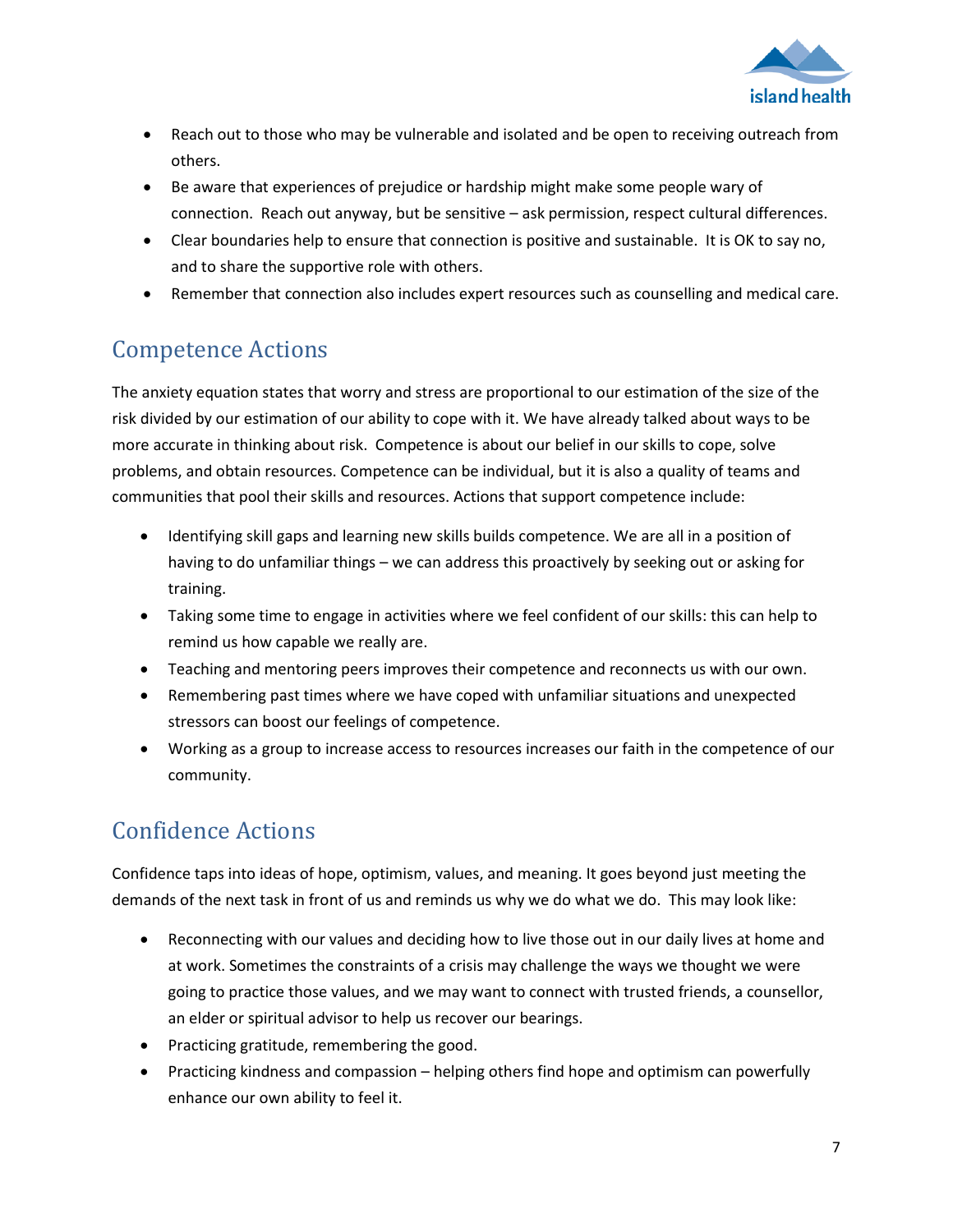

### Remember:

**equipment?**

- Stress responses are normal during this time
- This is a marathon, not a sprint
- Our values and ideals as HCW can get in the way of taking care of ourselves
- We need self-care and team care sometimes looking out for each other is more likely to happen than taking time for ourselves.
- We need to be aware of the signs of stress vulnerability in ourselves and others and actively check in. The stress continuum is a shorthand for sharing how we and others are doing

| <b>Cover: how has this</b><br>experience affected your<br>sense of safety?                          |  |
|-----------------------------------------------------------------------------------------------------|--|
| <b>Calm: what changes have</b><br>occurred regarding sleep<br>or ability to keep calm?              |  |
| <b>Connect: Has there been</b><br>an impact on how you<br>connect with others?                      |  |
| <b>Competence: Do you</b><br>have any concerns<br>about being unable to<br>do anything?             |  |
| <b>Confidence: Have you</b><br>noticed any change in<br>your confidence in<br>yourself, leadership, |  |